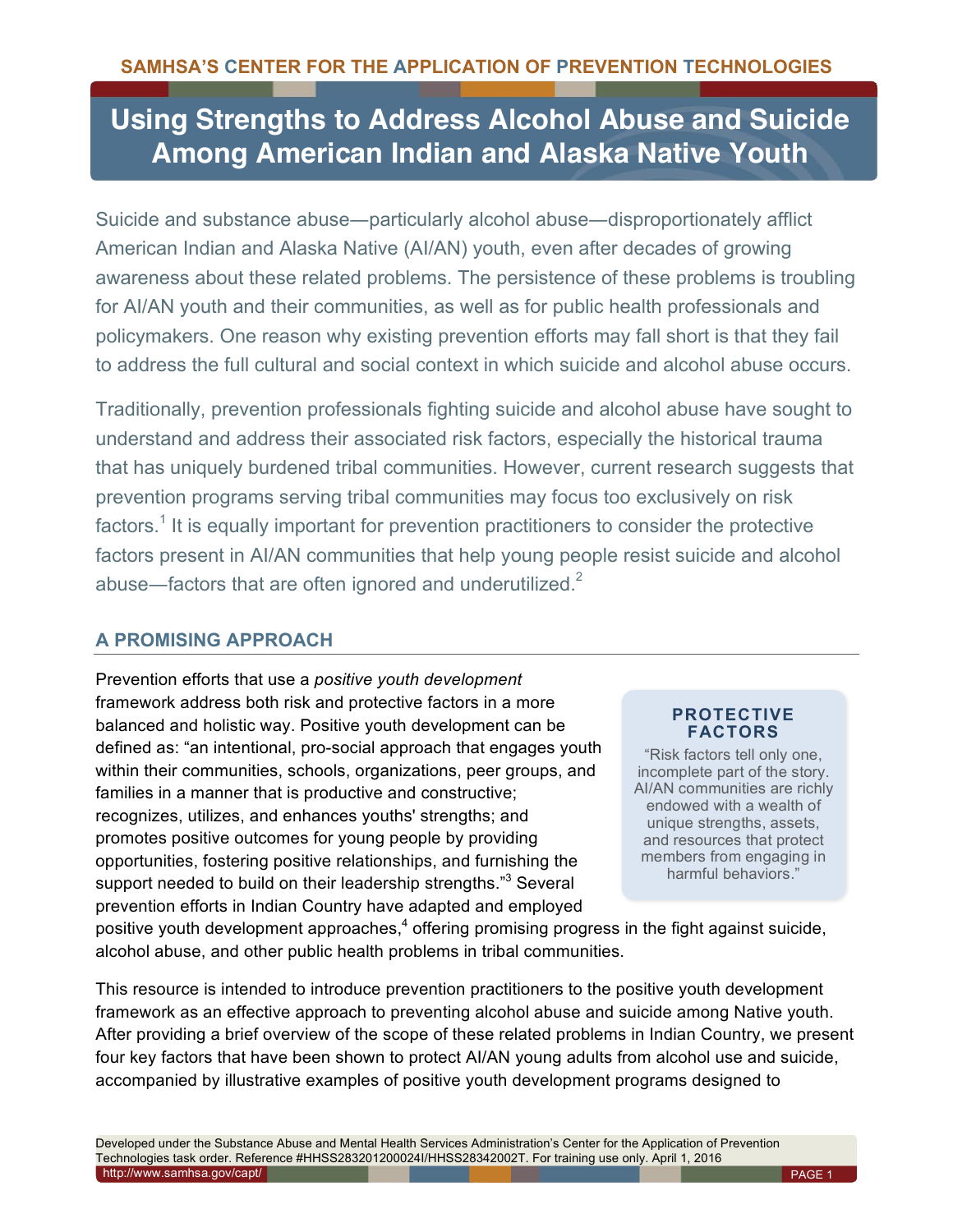strengthen these factors. Prevention practitioners working in Indian Country can use this resource to inform their prevention planning and guide their selection of effective prevention interventions.

## **SUICIDE AND ALCOHOL ABUSE AMONG AI/AN YOUTH**

#### *Suicide and Alcohol Abuse*

High suicide rates among AI/AN youth tragically persist. Suicide is the second leading cause of death—after unintentional injury—among AI/AN young people ages 10 to 24 nationwide.<sup>5</sup> Across the U.S., 14.7% of AI/AN high school youth attempted suicide, compared to 7.8% of U.S. high school students overall.<sup>6</sup> Suicide rates vary by age, region, and tribal community.<sup>7,8</sup> Between the ages of 16 and 20, the suicide rate among AI/AN increases with each passing year.<sup>9</sup> In Alaska, health disparities are especially profound: suicide is the state's leading cause of death among AI/AN young people ages 15 to 24.<sup>10</sup> Rates also vary among tribes and differ from national data.<sup>11</sup>

AI/AN youth also drink more alcohol and start drinking earlier than youth overall. Seventy percent of AI/AN high school students report ever having drunk alcohol, compared with 66% of high school students overall.<sup>12</sup> In high school, 28.2% of AI/AN students reported drinking alcohol before age 13, compared to 18.6% of students overall.<sup>13</sup> Alcohol abuse patterns also vary by demographic group -notably by residence on a reservation, age, gender, and region.<sup>14,15,16,17</sup>

The association between alcohol abuse and suicidal behavior is well-documented among AI/AN youth and youth overall, though the nuances underlying the association could benefit from further research.<sup>18,19,20,21</sup> A large study of reservation-based high school students found that alcohol use was frequently associated with suicide attempts.<sup>22</sup> Urban AI/AN girls were more than six times more likely to have attempted suicide if they reported past substance abuse than if they did not; and urban AI boys were more than four times more likely. $^{23}$ 

#### *Historical Trauma and Related Risk Factors*

An understanding of alcohol abuse and suicide among AI/AN youth must be contextualized by acknowledging historical trauma, or "cumulative emotional and psychological wounding, over the lifespan and across generations, emanating from massive group trauma experiences."<sup>24</sup> Al/AN communities have experienced much historical trauma in many forms over the years; $^{25}$  and it persists in the present day, often compounded with economic inequality, loss of culture, discrimination, and unresolved grief.<sup>26</sup> Because of increased exposure to historical trauma and other forms of trauma, AI/AN youth are at increased risk of alcohol abuse and other risky behaviors.<sup>27,28</sup> The effects of historical trauma play out at individual, relationship, and community levels.<sup>29</sup>

At the individual level, some AI/AN youth feel conflicted about their Native identity, influenced in part by the dominant society's pressures to assimilate. $30$  A small study of Lakota service providers examined the trauma resulting from the boarding schools that forced AI/AN youth to abandon their own cultures, languages, and religions and adopt the Anglo culture.<sup>31</sup> It found that the largest effect of this assimilation on AI/AN youth today was an erosion of self-image and the perceived need to look less Indian.<sup>32</sup> Cultural discomfort is also experienced by AI/AN students in Anglo school systems that don't reflect their cultural worldviews or traditions, causing feelings of inadequacy and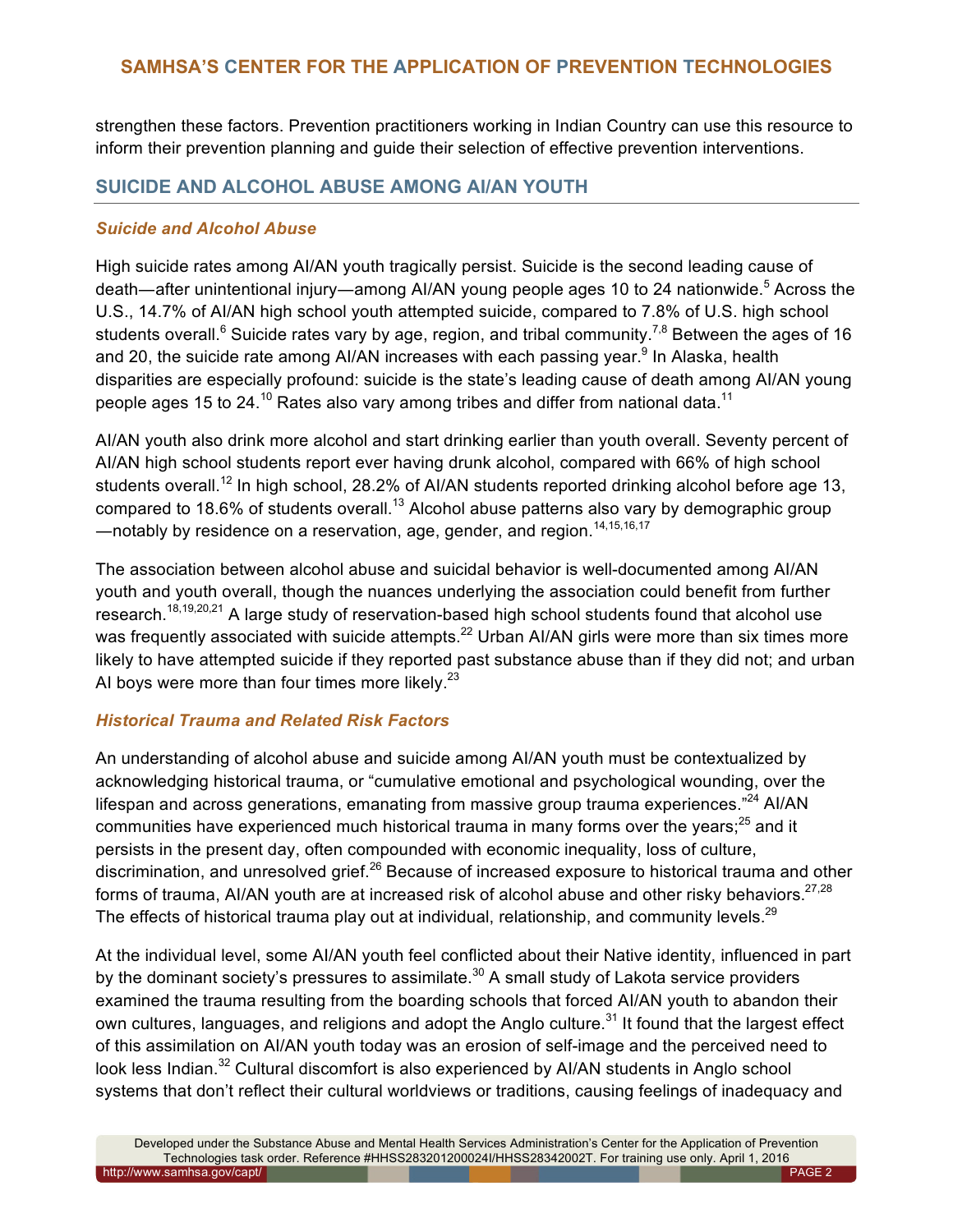disengagement from academics and the school environment.<sup>33</sup>

AI/AN are exposed to other risk factors for alcohol abuse and suicide, as well, such as higher rates of exposure to others engaging in risky behaviors.<sup>34,35</sup> This persistent exposure increases the likelihood of AI/AN youth engaging in risky behaviors themselves.  $36,37,38$  As a result, suicide contagion―the phenomenon by which a suicide or unintentional death in a community influences a youth to attempt suicide—is a major concern in tribal communities.<sup>39,40,41,42</sup> Tribal leaders have expressed alarm about suicide contagion; some communities have experienced dozens of suicide deaths within short periods of time. $43$ 

# **FACTORS PROTECTING AGAINST SUICIDE AND ALCOHOL ABUSE**

But risk factors tell only one, incomplete part of the story. AI/AN communities are also richly endowed with a wealth of unique strengths, assets, and resources that protect members from engaging in harmful behaviors. Some of these have been identified through the literature on resiliency. Resiliency has many definitions, but one definition describes resilient people as: "…those who 'beat the odds.' They have good, healthy outcomes, even in the presence of enormous adversities in their lives."<sup>44</sup> Presented below are four key protective factors that contribute to resiliency in the face of historical trauma and other socio-ecological risks for alcohol abuse and suicide.

- **Attachment.** Some researchers argue that a positive bond with parents and caregivers, starting at the first year of life, is the most important vehicle for building resiliency in youth. In AI/AN tradition, family and relatives hold a particularly high place of importance and significance in the lives of youth. $45$  As young people grow, they ideally form attachments with other caring adults whom they view as trustworthy, such as teachers, mentors, and community elders. One study with AI/AN youth showed that increasing three protective factors related to attachment―family connectedness, emotional health, and discussing problems with friends or family―was more effective in reducing the probablity of a suicide attempt than was decreasing risk factors.<sup>46</sup> Another found that AI adolescents were less likely to engage in substance use if they had positive parent-child relationships.<sup>47</sup>
- **Mastery and Self-Control.** In many Native cultures, adults raise their children emphasizing mastery—being able to do things well and taking pride in doing them well. $48,49$  Some AI/AN adults expect and teach youth to master various activities, including responsibility for household chores; care of younger children; and cultural arts such as beading and making canoes, drums, and jewelry.<sup>50, 51</sup> As youth develop mastery in a particular topic and are supported to cultivate newly found skills, they are more likely to make healthy choices, withstand external pressures to make poor choices, and participate in their own positive development as well as the development of their community.<sup>52</sup> Some AI/AN youth are also taught and expected to exhibit self-controlled, respectful behavior around elders, which has been linked to a lower likelihood of alcohol use, perhaps because AI/AN youth are taught that there are other adults beyond their parents who are available for advice and support. $53$  These examples of positive role-modeling and high expectations are strategies valued not only in

Developed under the Substance Abuse and Mental Health Services Administration's Center for the Application of Prevention Technologies task order. Reference #HHSS283201200024I/HHSS28342002T. For training use only. April 1, 2016 http://www.samhsa.gov/capt/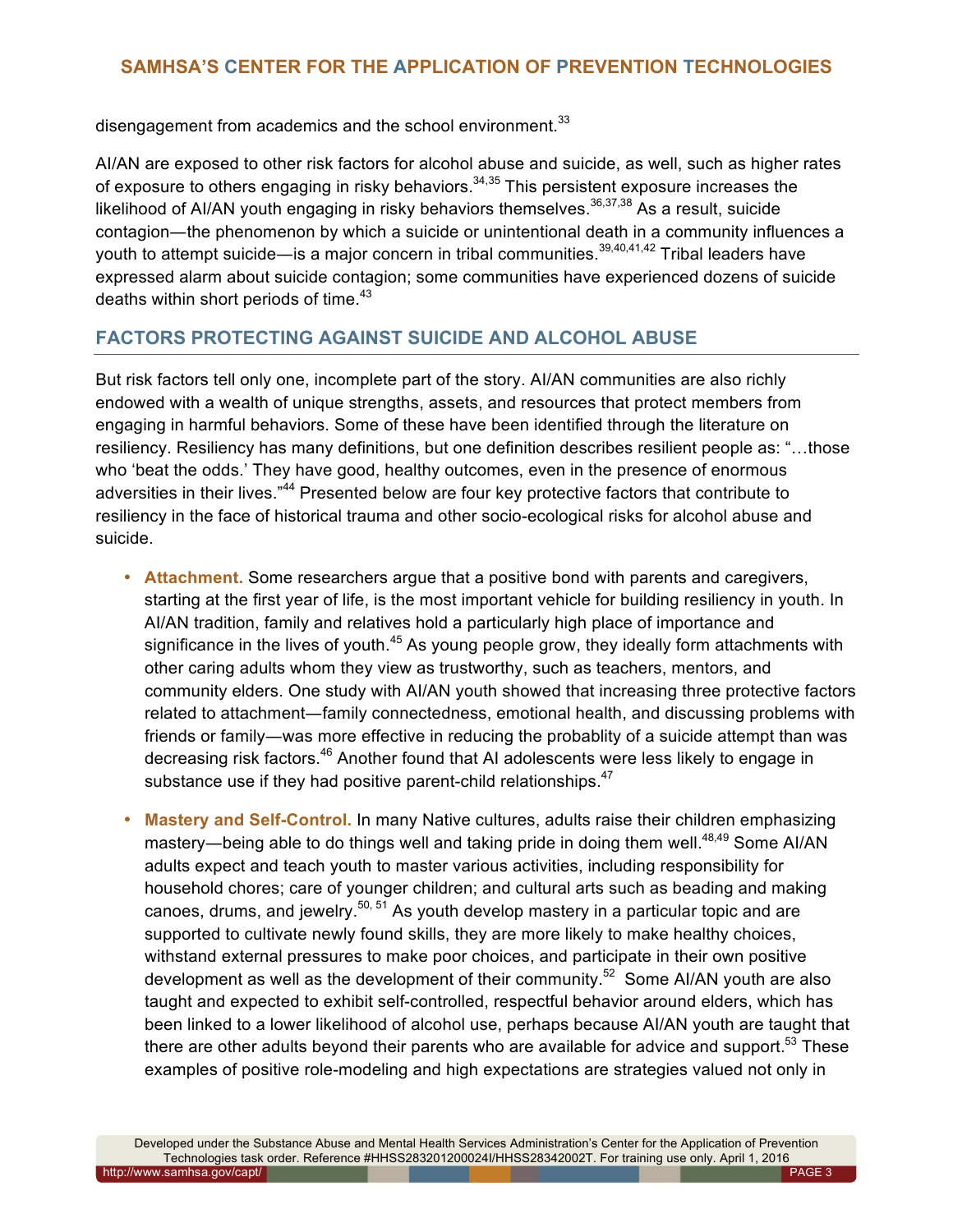Native cultures, but also in non-Native cultures and understandings of healthy youth development.<sup>54</sup>

- **Sense of Belonging (i.e., Social Connectedness).** For many Native cultures, belonging is a core value that extends beyond the nuclear family and encompasses a young person's tribe and the natural world.<sup>55,56</sup> This sense of belonging has been found to be negatively associated with suicidal ideation in AI communities<sup>57</sup> and with lower substance abuse among AI high school students.<sup>58</sup> Some AI/AN youth are also connected to their communities through Tribal Youth Councils, which help them form trusting and positive relationships with caring adults, link to purposes greater than themselves, and develop leadership skills and strong peer relationships. Youth Councils often engage in community-based projects that address pressing issues for youth, such as suicide, substance abuse, gangs, and violence.
- **Spirituality***.* Spirituality is central to many Native cultures. The ability of Native peoples to practice their spiritual ceremonies and beliefs has been hindered for hundreds of vears.<sup>59</sup> In spite of this oppression, many communities have retained and are revitalizing their spiritual practices as a pathway for healing and restoration. One large study of reservation and urban youth found that "…by promoting cultural pride/spiritual and religious affiliation, particularly in the presence of problematic peers and family situations, adolescents may reduce alcohol involvement and, consequently, prevent problems."<sup>60</sup>

# **POSITIVE YOUTH DEVELOPMENT APPROACHES TO PREVENTION**

Many risk and protective factors influence the trends of alcohol abuse and suicide among AI/AN youth. Because the mix of these factors differs from community to community, it is important to use available epidemiological data and community input to identify and prioritize the risk and protective factors at play in a given community. Prevention efforts, especially those at the community level, often do not have the capacity to address all relevant risk and protective factors, so must choose to focus on one or more. During this prioritization process, protective factors should not be overlooked. Positive youth development approaches offer an effective option for holistically addressing protective factors that contribute to resiliency, as well as risk factors that contribute to alcohol abuse and related behavioral health problems.

Positive youth development approaches are important for AI/AN communities because they build on cultural norms and practices and draw on strengths that already exist in communities but that are often overlooked.<sup>61</sup> They are also congruent with the tendency of Native communities to pursue social change from the bottom up—by acknowledging, valuing, and actively involving target populations—as opposed to top-down, expert-driven, deficit-based models.<sup>62</sup> Further, positive youth development approaches are more intuitive and familiar for tribal communities, which regularly conceive collective efforts with broad community input and seek to serve and nurture their youth populations as a whole, rather than singling out sub-groups of youth at greatest risk.

Developed under the Substance Abuse and Mental Health Services Administration's Center for the Application of Prevention Technologies task order. Reference #HHSS283201200024I/HHSS28342002T. For training use only. April 1, 2016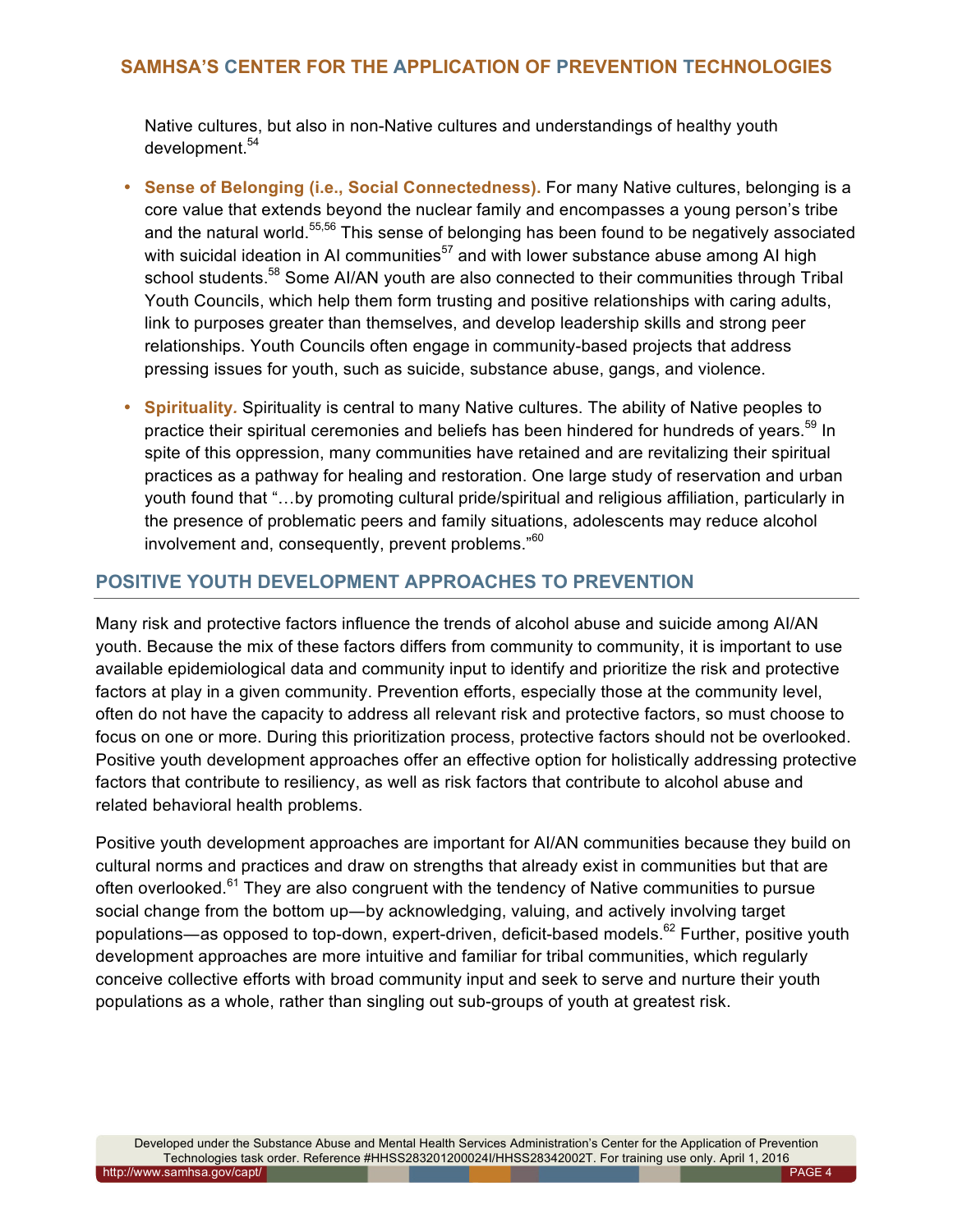# **POSITIVE YOUTH DEVELOPMENT PROGRAMS FOR AI/AN YOUTH: EXAMPLES**

Many AI/AN communities are implementing positive youth development approaches to strengthen the next generations and prevent suicide and alcohol abuse. Below are some illustrative examples of programs that employ strengths-based strategies for children and youth. Some of these were identified through a search of SAMHSA's National Registry of Evidence-based Programs and Practices (NREPP). Others were identified with assistance from SAMHSA's Tribal Training and Technical Assistance Center Expert Panel: these programs build on practice- and research-based evidence about positive youth development in tribal communities and are undergoing evaluation using rigorous methods.

Many of these programs were developed specifically for one AI/AN community and are not necessarily generalizable to all AI/AN youth—particularly given the considerable diversity within the AI/AN population. Programs such as those described below proved successful because they were carefully tailored to the needs and strengths of the specific groups that they served.

#### *Programs Included in NREPP*

- **American Indian Life Skills Development Program.** Originally developed with the Zuni Pueblo, this program has been broadened for all AI youth. Its school-based suicide prevention curriculum addresses risk factors and improves protective factors among Native youth ages 14 to 19. Teachers co-deliver between 28 and 56 lesson plans with community resource leaders and staff from local social service agencies. Topics include developing selfesteem; understanding emotions and stress; strengthening communication and problemsolving skills; identifying and avoiding self-harming behavior, learning about suicide; roleplaying, in which "helpers" practice responding to news of a suicidal peer; and making personal and community goals. For more information, visit: [http://legacy.nreppadmin.net/ViewIntervention.aspx?id=81.](http://legacy.nreppadmin.net/ViewIntervention.aspx?id=81)
- **Family Spirit.** Recognizing the importance of starting prevention early—when efforts are likely to be more effective and less costly over time—Family Spirit is a culturally tailored intervention for AI teenage mothers, who often have high rates of substance abuse along with school dropout and unstable housing.<sup>63</sup> The intervention seeks to increase parenting competence (e.g., parenting knowledge and self-efficacy), reduce maternal psychosocial and behavioral risks (e.g., substance abuse, depression, externalizing one's own faults onto others), and promote healthy infant and toddler development. It is delivered by health educators during 52 one-on-one home visits from 28 weeks of gestation through 36 months postpartum. Each visit includes warm-up conversation, a lesson, a question-and-answer session, and handout materials. For more information, visit: [http://caih.jhu.edu/programs/family-spirit.](http://caih.jhu.edu/programs/family-spirit)
- **Project Venture.** This outdoor experiential program is designed to build social and emotional competence to support youths' resistance to using alcohol, tobacco, and other drugs. It promotes traditional AI values such as honoring family, gaining knowledge from the natural world, being spiritually aware, and serving and respecting others. The program fosters the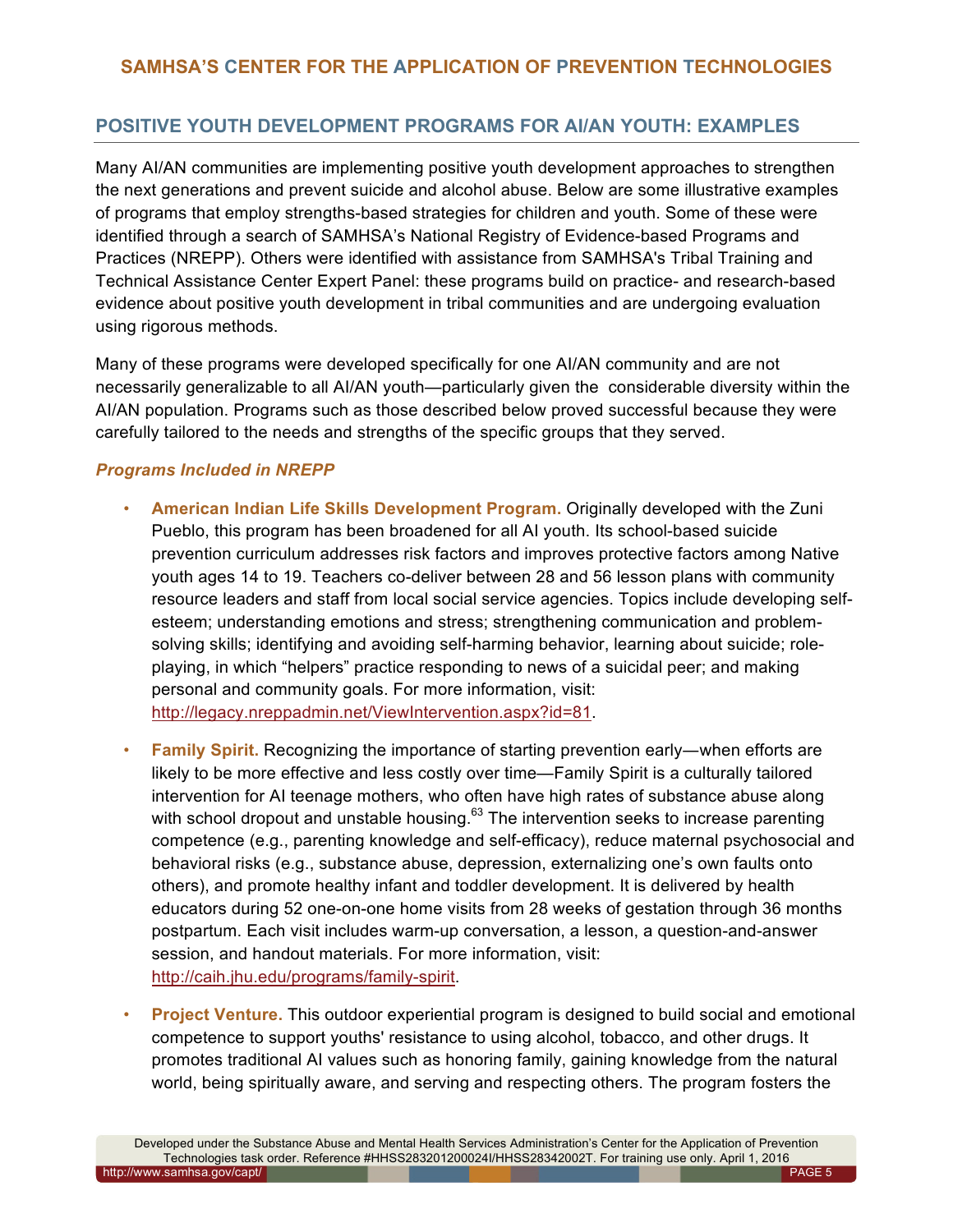development of positive self-concept, prosocial interaction, a community-service ethic, an internal locus of control, and strengthened decision-making and problem-solving skills. Program components include classroom-based problem-solving games and initiatives, skillbuilding activities (e.g., hiking, camping) after school and during weekends and the summer, and service learning and service leadership projects. For more information, visit: [http://www.niylp.org.](http://www.niylp.org)

• **Red Cliff Wellness School Curriculum.** Based in AI tradition and culture, this K-12 schoolbased curriculum seeks to reduce risk factors and strengthen protective factors related to substance use. It is delivered by teachers who have received training in facilitation and interactive, cooperative learning techniques. Each age-based component includes 20-30 developmentally appropriate lessons and activities designed to promote the concepts of sharing, respect, honesty, and kindness, and assist children in understanding their emotions. The program relies largely on talking circles―a culturally specific type of small-group discussion―as well as independent workbook activities and group projects for older students.64 The curriculum is part of a broader wellness initiative that includes a community curriculum and home wellness kit. Since its initial development for AI youth, this curriculum has been used in schools with a wide range of populations, including some with only a small percentage of non-Native students. For more information, visit: [http://legacy.nreppadmin.net/ViewIntervention.aspx?id=182.](http://legacy.nreppadmin.net/ViewIntervention.aspx?id=182) 

#### *Other Recognized Programs*

- **Native H.O.P.E. (Helping our People Endure).** <sup>65</sup> Native H.O.P.E. comprises a three-day curriculum for AI/AN youth that trains youth to be peer leaders who can support and refer their friends at risk for suicide to programs that can help them. It also seeks to encourage dialogue about substance abuse, violence, and trauma. The program incorporates Native traditions and spirituality. For more information, visit: [http://www.nativeprideus.org/programs.html.](http://www.nativeprideus.org/programs.html)
- **Wiconi Ohitika (Strong Life) Suicide Prevention Project.** Based on the culture, language, values and history of the Spirit Lake Dakota (Mni Wakan Oyate), this approach to youth suicide prevention is designed to promote positive self-identity, increased self-esteem, and greater knowledge of the Dakota way of life. Adapted from the American Life Skills program, Wiconi Ohitika works to reduce risk factors that contribute to high rates of substance abuse and suicide by increasing connectedness between youth and young adults, their families, and the community. For more information, visit[: http://share.nned.net/2013/06/wiconi-ohitika/.](http://share.nned.net/2013/06/wiconi-ohitika/)
- **Arrowhead Business Group Apache Youth Entrepreneurship Program***.* Developed by the White Mountain Apache, this 22-session curriculum, delivered by AI paraprofessionals from the community, promotes resilience and empowerment by blending Western entrepreneurship topics with Apache traditions. Youth receive approximately 60 hours of training focused on entrepreneurship and business development, communication and life skills, and personal finance. The project culminates in a business plan competition, awards presentation, and closing ceremony. The curriculum was adapted from a Native-focused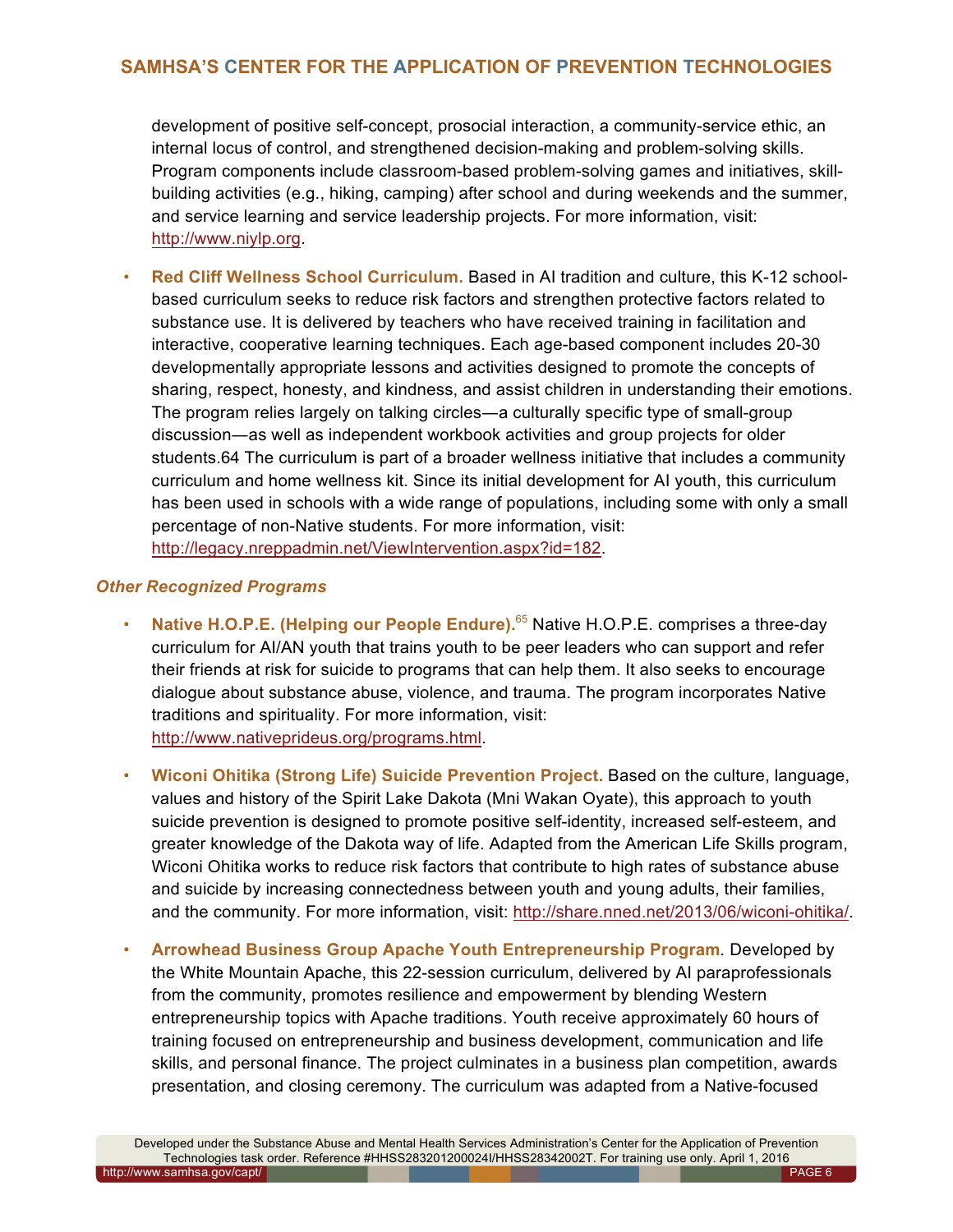youth entrepreneurship program called "Making Waves," originally developed by Four Bands Community Fund, a nonprofit organization located in the Cheyenne River Indian Reservation [in South Dakota. For more information, visit: http://caih.jhu.edu/programs/youth](http://caih.jhu.edu/programs/youth-entrepreneurship-education-program-arrowhead-business-group)entrepreneurship-education-program-arrowhead-business-group.

• **The Healing of the Canoe Project (HOC).** HOC uses a culturally based prevention and intervention life skills curriculum for AI youth that builds on community strengths and resources. It was developed by the Suquamish Tribe, the Port Gamble S'Klallam Tribe, and the University of Washington's Alcohol and Drug Abuse Institute using a community- and tribally-based participatory research model. The project team first spoke with community members to identify strengths and resources present in the community for addressing the issue of substance abuse among youth. Based on their findings, they formulated an intervention that centered on teaching youth about their cultural identity, strengthening community connections, and increasing community support systems.

The traditional Coastal Salish Canoe Journey serves as the organizing metaphor for the program. Over the course of the program, youth learn lessons and develop skills that prepare them to navigate through life without getting off course by drugs or alcohol. Topics include Suquamish cultural and spiritual beliefs, media awareness and literacy, self-awareness and integrity, help-seeking, goal-setting, problem-solving, listening, effective communication, coping with moods and emotions, strengthening the community, and finally, a celebratory Honoring Ceremony. Traditional stories, cultural activities, and community guest speakers are involved throughout. For more information, visit: [http://healingofthecanoe.org.](http://healingofthecanoe.org)

#### **HELPFUL RESOURCES**

## **SAMHSA's Center for the Application of Prevention Technologies (CAPT)** <http://www.samhsa.gov/capt/>

The CAPT is a national substance abuse prevention training and technical assistance system dedicated to strengthening prevention systems and the nation's behavioral health workforce.

#### **SAMHSA's Suicide Prevention Resource Center (SPRC)** <http://www.sprc.org/aian>

SPRC provides training, technical assistance, and resources specific to American Indian and Alaska Native populations to support suicide prevention and mental health promotion.

#### **SAMHSA's Tribal Training and Technical Assistance Center**  <http://beta.samhsa.gov/tribal-ttac>

This Center uses a culturally relevant, evidence-based, holistic approach to support Native communities in their self-determination efforts through infrastructure development and capacity building, as well as program planning and implementation.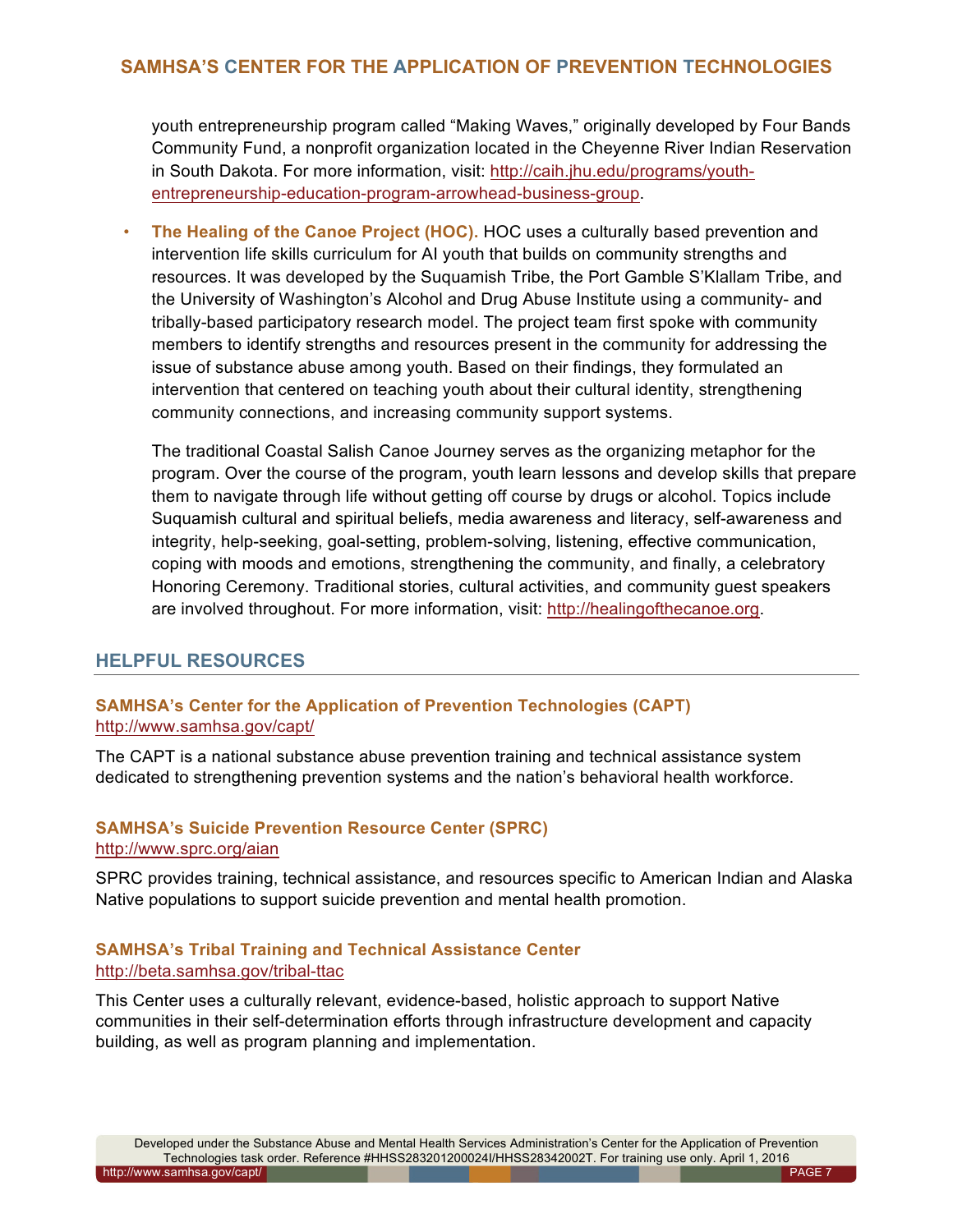$^1$  Rumbaugh Whitesell, N., Beals, J., Big Crow, C., Mitchell, C.M., & Novins, D.K. (2012). Epidemiology and etiology of substance use among American Indians and Alaska Natives: Risk, protection, and implications for prevention. American Journal of Drug and Alcohol Use, 38(5), 376-382.<br><sup>2</sup> Thomas, L.R., Donovan, D.D. & Sigo, R.L. (2010). Identifying community needs and

Pacific Northwest. *International Journal of Mental Health Addiction*, *8*(2), 363-373.

Find Youth Info. (2014). Positive Youth Development. Retrieved August 21, 2014 from http://youth.gov/youth-topics/positive-youth-development

<sup>4</sup> Baete Kenyon, D. & Hanson, J.D. (2012). Incorporating traditional culture into positive youth development programs with American Indian/Alaska Native youth. *Child Development Perspectives, 6*(3), 272-279.<br><sup>5</sup> U.S. Centers for Disease Control and Prevention. (2012). *Web-based Injury Statistics Query and Reporting System*. Retrieved from

<http://www.cdc.gov/injury/wisqars/fatal.html>

 $^6$  U.S. Centers for Disease Control and Prevention. (2011). *High school Youth Risk Behavior Survey data: 2010.* Retrieved from [http://apps.nccd.cdc.gov/youthonline](https://nccd.cdc.gov/Youthonline/App/Default.aspx)

1

 $^7$  Shaughnessey, L., Doshi, S.R., & Jones, S.E. (2004). Attempted suicide and associated health risk behaviors among Native American high school

students. *Journal of School Health, 74*(5), 177-182.<br><sup>8</sup> Pettingell, S.L., Bearinger, L.H., Skay, C.L., Resnick, M.D., Potthoff, S.J., & Eichhorn, J. (2008). Protecting urban American Indian young people from<br>suicide. *Am* 

U.S. Centers for Disease Control and Prevention. (2012). Web-based Injury Statistics Query and Reporting System. Retrieved from <http://www.cdc.gov/injury/wisqars/fatal.html>

U.S. Centers for Disease Control and Prevention. (2012). Web-based Injury Statistics Query and Reporting System. Retrieved from <http://www.cdc.gov/injury/wisqars/fatal.html>

<sup>11</sup> Mullanv. B., Barlow, A., Goklish, N., Larzelere-Hinton, F., Cwik, M., Craig, M., & Walkup, J.T. (2009). Toward understanding suicide among youths: Results from the White Mountain Apache tribally mandated suicide surveillance system, 2001-2006. American Journal of Public Health, 99(10), 1840-1848.

12 U.S. Centers for Disease Control and Prevention. (2014). *High school Youth Risk Behavior Survey data: 2013*. Retrieved from <https://nccd.cdc.gov/youthonline/><br><sup>13</sup> U.S. Centers for Disease Control and Prevention. (2014). *High school Youth Risk Behavior Survey data: 2013.* Retrieved from

<https://nccd.cdc.gov/youthonline/><br><sup>14</sup> Shaughnessey, L., Doshi, S.R., & Jones, S.E. (2004). Attempted suicide and associated health risk behaviors among Native American high school

students. Journal of School Health, 74(5), 177-182.<br><sup>15</sup> Stanley L.R., Harness, S., Swaim, R.C., & Beauvais F. (2013). *Comparing rates of substance use among AI students to national rates: 2009-2012.* 

Retrieved from Colorado State University, Tri-Ethnic Center website: http://triethniccenter.colostate.edu/ai\_epi1.htm<br><sup>16</sup> Yu, M. & Stiffman, A.R. (2007). Culture and environment as predictors of alcohol abuse/dependence s

Miller, K.A., Stanley, L.R., & Beauvais, F. (2012). Regional difference in drug use rates among American Indian youth. *Drug and Alcohol Dependence*,

126(1-2): 35-41.<br><sup>18</sup> Suicide Prevention Resource Center & Rodgers, P. (2011). *Understanding risk and protective factors for suicide: A primer for preventing suicide.* Newton, MA: Education Development Center, Inc.

<sup>19</sup> Felitti, V.J. et al. (1998). Relationship of childhood abuse and household dysfunction to many of the leading causes of death in adults: The Adverse<br>Childhood Experiences (ACE) study. American Journal of Preventative

<sup>20</sup> Brave Heart Yellow Horse, M. & DeBruyn, L.M. (1998). The American Indian Holocaust: Healing historical unresolved grief. American Indian and

Alaska Native Mental Health Research, *8*(2), 56-78.<br><sup>21</sup> Shaughnessey, L., Doshi, S.R., & Jones, S.E. (2004). Attempted suicide and associated health risk behaviors among Native American high school

students. *Journal of School Health, 74*(5), 177-182.<br><sup>22</sup> Borowsky, I.W., Resnick, M.D., Ireland, M., & Blum, R.W. (1999). Suicide attempts among American Indian and Alaska Native youth: Risk and<br>protective factors. *Arch* 

Pettingell, S.L., Bearinger, L.H., Skay, C.L., Resnick, M.D., Potthoff, S.J., & Eichhorn, J. (2008). Protecting urban American Indian young people from

suicide. American Journal of Health Behavior, 32(5), 465-476.<br><sup>24</sup> Brave Heart, M.Y. (2003). The historical trauma response among Natives and its relationship with substance abuse: A Lakota illustration. Journal of

*Psychoactive Drugs, 35*(1), p. 7.<br><sup>25</sup> Brave Heart, M. Y. & DeBruyn, L.M. (1998). The American Indian Holocaust: Healing historical unresolved grief. *American Indian and Alaska Native* 

*Mental Health Research, 8*(2), 56-78.<br><sup>26</sup> Whitbeck, L.B., Adams, G.W., Hoyt, D.R., & Chen, X. (2004). Conceptualizing and measuring historical trauma among American Indian people.<br>*American Journal of Community Psycholog* 

Szlemoko, W.J., Wood, J.W., & Thurman, P.J.. (2006). Native Americans and alcohol: Past, present and future. Journal of General Psychology, 133(4), 435-451.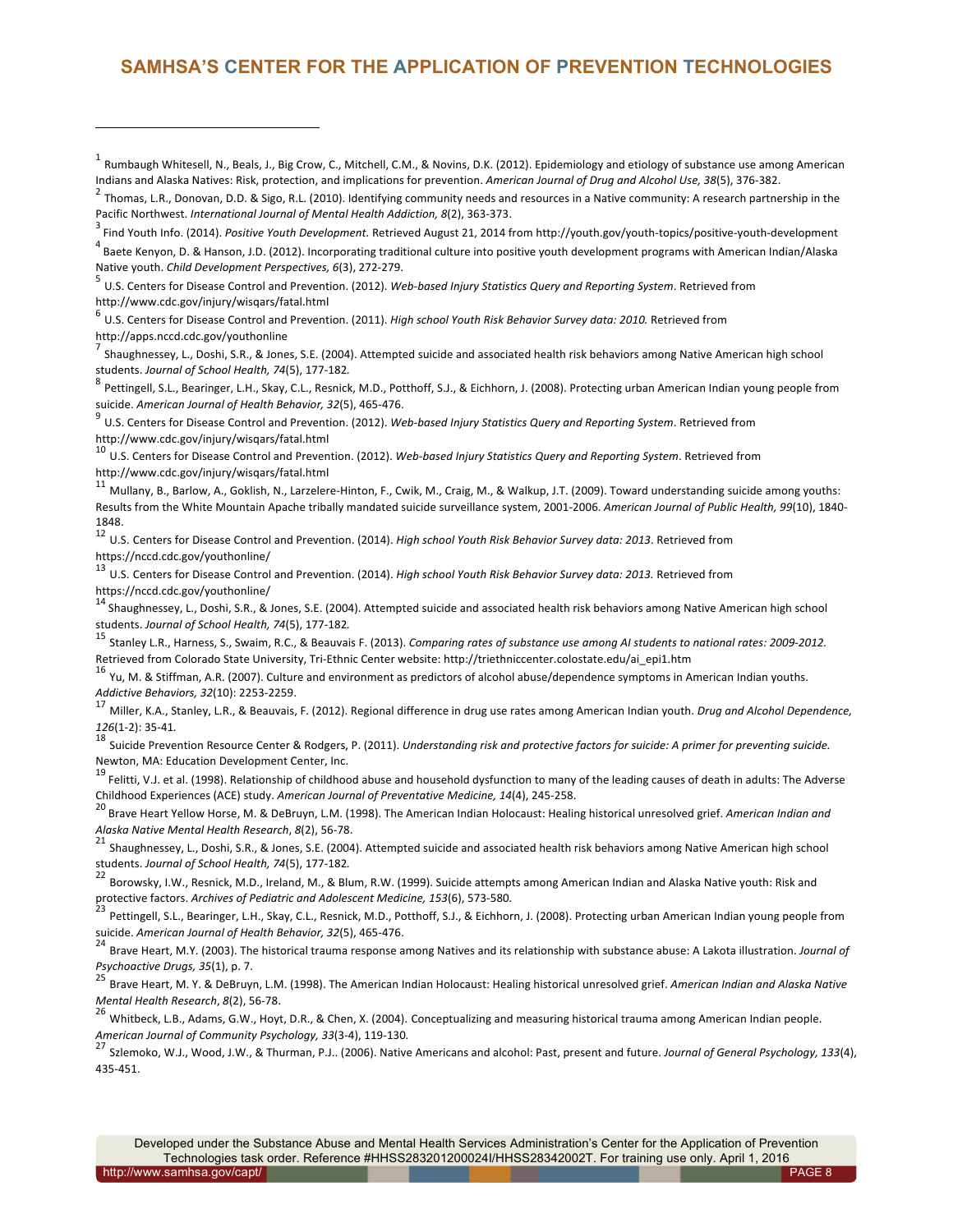<sup>28</sup> Felitti, V.J., Anda, R.F., Nordenberg, D., Williamson, D.F., Spitz, A.M., Edwards, V.,... Marks, J.S. (1998). Relationship of childhood abuse and household dysfunction to many of the leading causes of death in adults: The Adverse Childhood Experiences (ACE) study. American Journal of

1

*Preventative Medicine, 14*(4), 245-258.<br><sup>29</sup> SAMHSA's Center for the Application of Prevention Technologies. *Risk and protective factors for substance abuse and/or mental health problems* among Alaska Native and Native American populations. Retrieved from http://www.samhsa.gov/capt/sites/default/files/resources/factors-substance-

abuse-mental-health.pdf<br><sup>30</sup> Brave Heart, M.Y. (2003). The historical trauma response among Natives and its relationship with substance abuse: A Lakota illustration. *Journal of* 

*Psychoactive Drugs, 35*(1), 7-13.<br><sup>31</sup> Weaver, H. & Brave Heart, M.Y. (1999). Examining two facets of American Indian identity: Exposure to other cultures and the influence of historical

trauma. Journal of Human Behavior in the Social Environment, 2(1-2), 19-33.<br><sup>32</sup> Weaver, H. & Brave Heart, M.Y. (1999). Examining two facets of American Indian identity: Exposure to other cultures and the influence of hist trauma. Journal of Human Behavior in the Social Environment, 2(1-2), 19-33.<br><sup>33</sup> Whitbeck, L. B., Hoyt, D.R., Stubben, J.D., & LaFromboise, T (2001). Traditional culture and academic success among American Indian children

Upper Midwest. Journal of American Indian Education, 20(2), 48-60.<br><sup>34</sup> Szlemoko, W.J., Wood, J.W., & Thurman, P.J. (2006). Native Americans and alcohol: Past, present and future. Journal of General Psychology, 133(4),

435-451.<br><sup>35</sup> Szlemoko, W.J., Wood, J.W., & Thurman, P.J. (2006). Native Americans and alcohol: Past, present and future. *Journal of General Psychology, 133*(4),

435-451.<br><sup>36</sup> SAMHSA's Center for the Application of Prevention Technologies. *Risk and protective factors for substance abuse and/or mental health problems* among Alaska Native and Native American populations. Retrieved from http://www.samhsa.gov/capt/sites/default/files/resources/factors-substance-

abuse-mental-health.pdf<br><sup>37</sup> Szlemoko, W.J., Wood, J.W., & Thurman, P.J. (2006). Native Americans and alcohol: Past, present and future. *Journal of General Psychology, 133*(4),

435-451.<br><sup>38</sup> Yu, M. & Stiffman, A.R. (2007). Culture and environment as predictors of alcohol abuse/dependence symptoms in American Indian youths.

*Addictive Behaviors, 32*(10), 2253-2259.<br><sup>39</sup> Goldston, D.B., Davis Molock, S., Whitbeck, L.B., Murakami, J.L., Zayas, L.H., & Nagayama Hall, G.C. (2008). Cultural considerations in adolescent suicide prevention and psychosocial treatment. American Psychologist, 63(1), 14-31.<br><sup>40</sup> Bechtold, D.W. (1988). Cluster suicide in American Indian adolescents. American Indian and Alaska Native Mental Health Research, 1(3)

<sup>41</sup> Suicide Prevention Resource Center & Rodgers, P. (2011). *Understanding risk and protective factors for suicide: A primer for preventing suicide.* Newton, MA: Education Development Center, Inc.

 $42$  Borowsky, I.W., Resnick, M.D., Ireland, M., & Blum, R.W. (1999). Suicide attempts among American Indian and Alaska Native youth: Risk and protective factors. Archives of Pediatric and Adolescent Medicine, 153(6), 573-580.<br><sup>43</sup> U.S. Department of Health and Human Services. Indian Health Service. Division of Behavioral Health. Office of Clinical and Preventive

(2011). American Indian/Alaska Native Behavioral Health Briefing Book. Retrieved from www.ihs.gov/newsroom/includes/themes/ [newihstheme/display\\_objects/documents/2011\\_Letters/AIANBHBriefingBook.pdf](www.ihs.gov/newsroom/includes/themes/newihstheme/display_objects/documents/2011_Letters/AIANBHBriefingBook.pdf)

Substance Abuse and Mental Health Services Administration. (2006). *Roadmap to seclusion and restraint free mental health services.* Retrieved

August 22, 2014 from http://store.samhsa.gov/product/Roadmap-to-Seclusion-and-Restraint-Free-Mental-Health-Services-CD-/SMA06-4055<br><sup>45</sup> Walters, K.L., Simoni, J.M., & Evans-Campbell, T. (2002). Substance use among American

"indigenist" stress-coping paradigm. Public Health Reports, 117(1), S104-S107.<br><sup>46</sup> Borowsky, I.W., Resnick, M.D., Ireland, M., & Blum, R.W. (1999). Suicide attempts among American Indian and Alaska Native youth: Risk and<br>

Whitesell, N.R., Asdigian, N.L., Kaufman, C.E., Big Crow, C., Shangreau, C., Keane, E.M., ... & Mitchell, C.M. (2014). Trajectories of substance use

among young American Indian adolescents: Patterns and predictors. Journal of Youth and Adolescence, 43(3), 437-453.<br><sup>48</sup> Brendtro, L. K., Brokenleg, M., & Van Bockern, S. (1990). *Reclaiming youth at risk: Our hope for th* Service.

49 Gilgun, J.F. (2002). Completing the circle: American Indian Medicine Wheels and the promotion of resilience of children and youth in care. *Journal*<br>of Human Behavior in the Social Environment, 6(2), 65-84.

Whitesell, N.R., Asdigian, N.L., Kaufman, C.E., Big Crow, C., Shangreau, C., Keane, E.M., ..., & Mitchell, C.M. (2014). Trajectories of substance use

among young American Indian adolescents: Patterns and predictors*. Journal of Youth and Adolescence, 43*(3), 437-453.<br><sup>51</sup> U.S. Department of Health and Human Services, Indian Health Service, Division of Behavioral Health, (2011). American Indian/Alaska Native Behavioral Health Briefing Book. Retrieved from www.ihs.gov/newsroom/includes/themes/ [newihstheme/display\\_objects/documents/2011\\_Letters/AIANBHBriefingBook.pdf](www.ihs.gov/newsroom/includes/themes/newihstheme/display_objects/documents/2011_Letters/AIANBHBriefingBook.pdf)

52 Perkins, D.F. (2009) Community youth development. In Wood, J. & Hine, J. (Eds.) *Working with young people* (pp. 104-113). Los Angeles, CA: Sage Publications.

53 Beebe, L.A., Vesely, S.K., Oman, R.F., Tolma, E., Aspy, C.B., & Rodine, S. (2008). Protective assets for non-use of alcohol, tobacco and other drugs among urban American Indian youth in Oklahoma. *Journal of Maternal and Child Health, 12*(1 Suppl), S82-S90.